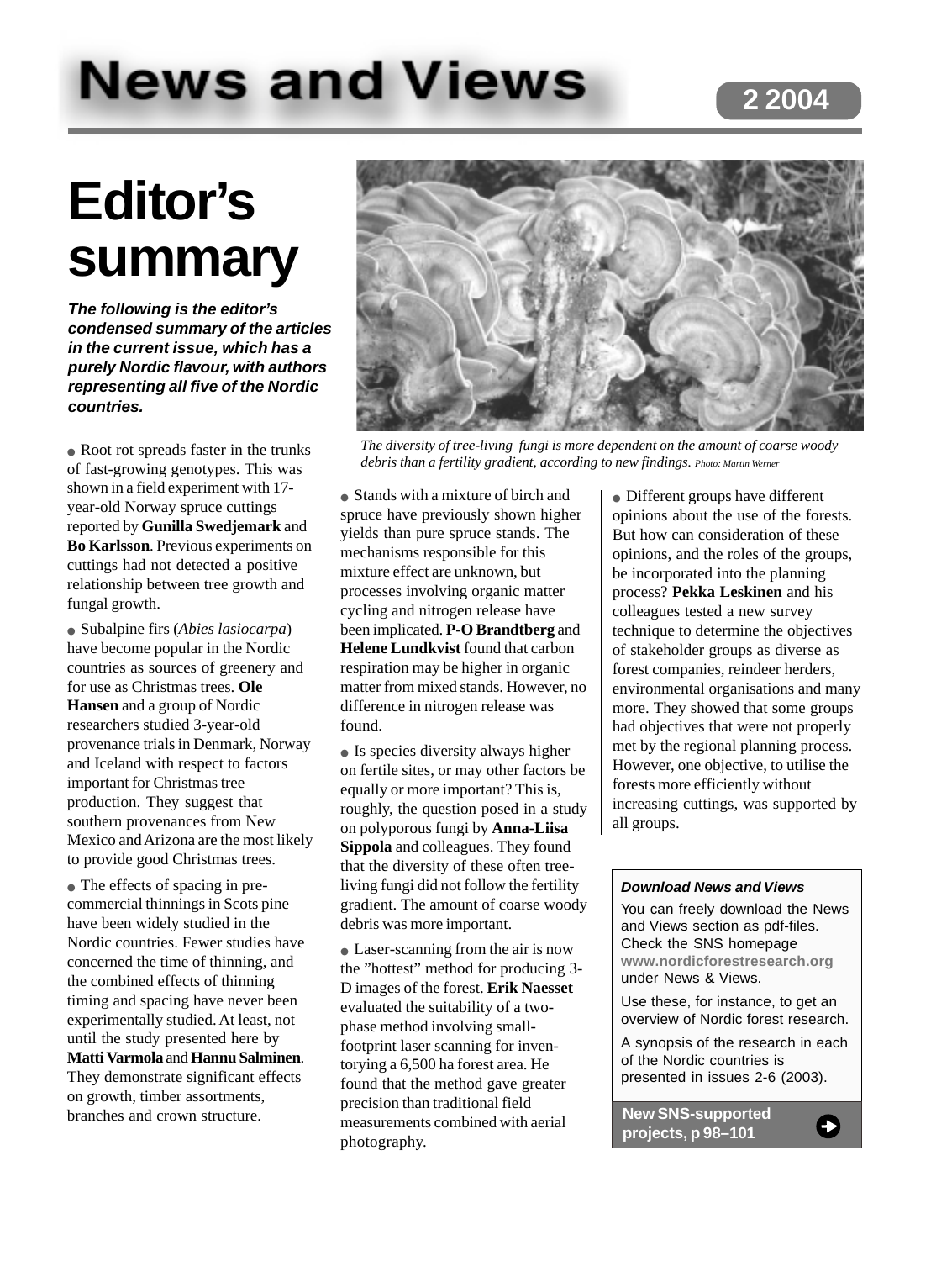### **Seven new SNSsupported projects**

A number of projects with participants from all the Nordic countries as well as from the Baltic states were granted SNS funding totalling 4.2 million NOK at the SNS meeting in Estonia in October 2003.

Two of the projects were continuations of previous projects, and five were new. They are described on following pages.

A list of all current and completed research projects can be found at the SNS homepage **www.nordicforestresearch.org**

#### **Criteria for SNS support for research projects**

SNS supports research related to forestry, forests and other wooded areas (landscapes, parks, urban trees and marginal land), the utilisation of wood and other forest products, as well as the non-commercial value of the forests.

Support is given to research collaboration involving at least three Nordic countries. Countries in the so-called Adjacent Areas (mainly Estonia, Latvia, Lithuania and northwestern Russia) may also be included, as long as at least two Nordic countries participate.

Grants will be allocated in order to create "Nordic synergy". To gain support from SNS, the research collaboration should give added value, compared to unilateral research.

SNS gives financial support to the following types of research collaboration:

**I** Research projects

**II** Preparatory studies for larger projects (pilot projects)

**III** Networking activities

**IV** Preparation of applications to the EU framework programme

National sources must provide at least 67% of the projects' funding.

Details can be found on the SNS homepage.

## **1.** NOLTFOX – Nordic database of longterm forest experiments

**In order to facilitate access to information on long-term Nordic field experiments related to forests and forestry, a database was created on the initiative of SNS in 1999. Forest research organisations of the five Nordic countries participated in this co-operative exercise.**

During 2001–2002 the NOLTFOX database took form and was publicly launched (**http://noltfox.metla.fi**). An international evaluation (2003) proposed further expansion of NOLTFOX, including the incorporation of links to both literature and results available in other web-based databases relevant to long-term field experiments. The Baltic countries were also to be included.

Based on the proposals arising from the evaluation, a new three-year project to further develop the NOLTFOX database has been accepted by the SNS board, aiming to:

● expand the database to promote evaluation of forest field experiments as an important basis for developing sustainable forestry guidelines

● increase scientific co-operation, knowledge and awareness of existing

*Below: From the establishment of a fertilization trial– one of the over 10,000 experiments i the NOLTFOX database. The map to the right shows the location of 1,000 of them. Photo: Areca.*

research, facilities and long-term forest field experiments within and between the Nordic and Baltic countries and in an international context.

• reduce sub-optimal use of resources by concentrating activities on high quality field experiments and promoting effective use of existing experimental data.

*Contact: Fredrika von Sydow (fredrika.von.sydow@sfak.slu.se)*

**Facts SNS-95:** The project has been granted 300,000 NOK for each of the years 2004, 2005 and 2006.

The project manager is Fredrika von Sydow at SLU in Sweden. All Nordic countries are taking part in the project.



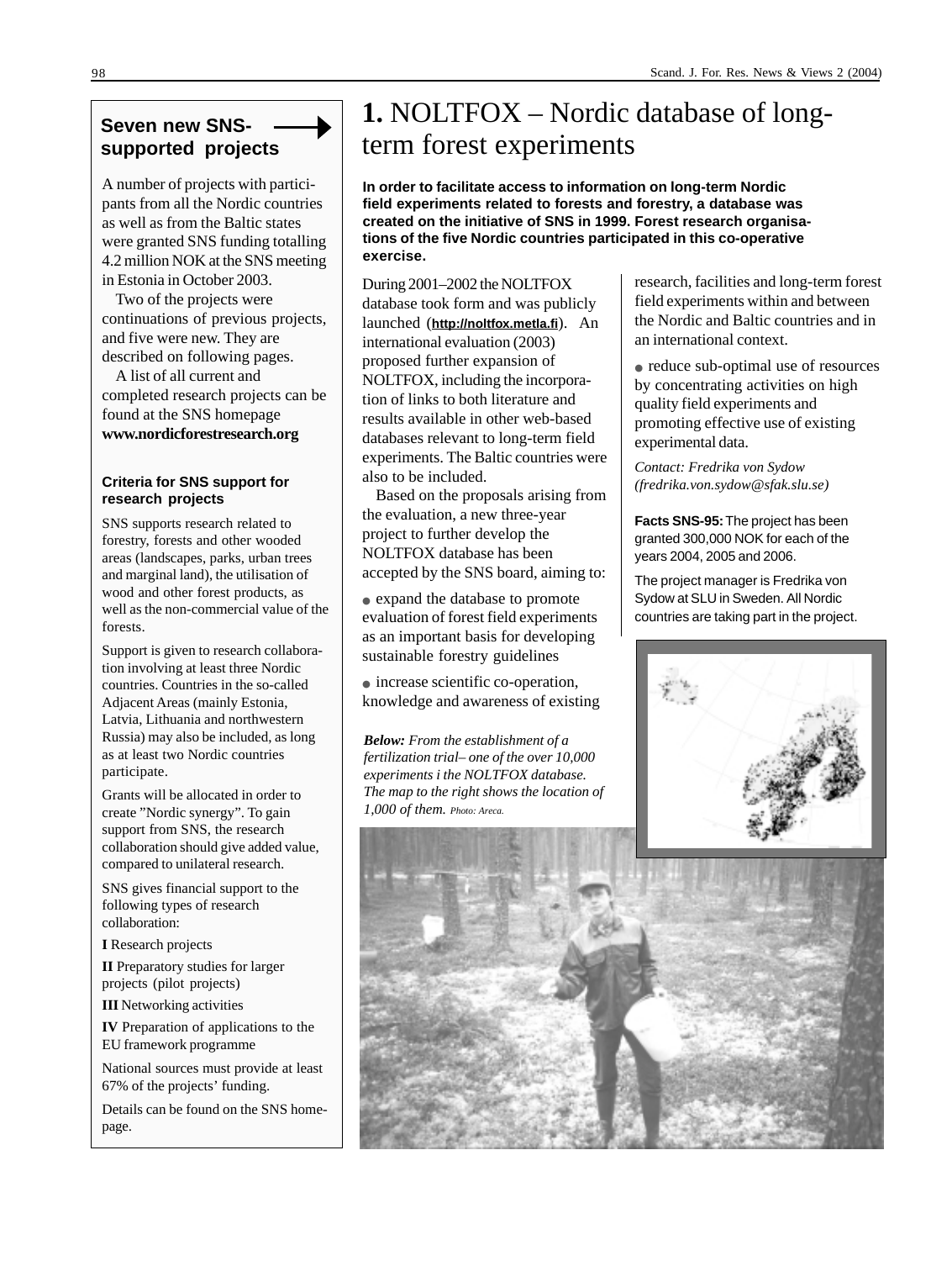## **2.** Carbon storage in forest biomass

#### **How much carbon can a Nordic forest stand store? A new project aims to synthesize the available knowledge.**

In order to fulfil the obligations of the Kyoto Protocol, good and verifiable estimates of carbon stocks and sequestration in forest biomass are needed. A central part of the estimation relies on representative biomass expansion factors or functions to derive total biomass from inventory data on merchantable biomass.

Biomass expansion factors are defined as the ratio of total mass to merchantable fresh stem volume, and species – specific factors (constants) may be incorporated into functions by including relationships with age or tree size. Expansion factors are recognised as important sources of uncertainty in estimates of carbon storage in stand biomass, but background data for expansion factors nevertheless remain scarce in many countries.

*The growing Nordic forest – a substantial sink for carbon dioxide. Photo: Mats Hannerz*

The aim of this project is to synthesise the knowledge available on biomass expansion functions in order to establish common and comparable methods for estimating carbon stocks and sequestration in stand biomass in the forest ecosystem. The starting point will be information on aboveand below-ground carbon storage in Norway spruce stands – a species common to all the participating countries. In a second phase the project may include Scots pine.

The project will establish common methods and protocols for estimating biomass carbon levels to be included

in forest carbon budgets. A particular target is to develop comparable biomass expansion functions for the Nordic and Baltic countries. One of the deliverables will be a PC-tool.

*Contact: Inge Stupak Møller (ism@fsl.dk)*

**Facts SNS-94:**The project has been granted 450,000 NOK for each of the years 2004, 2005 and 2006.

The project managers are Inge Stupak Møller & Karsten Raulund Rasmussen at Skov & Landskab in Denmark. Other participants come from Estonia, Finland, Iceland, Latvia, Lithuania, Norway and Sweden.



## **3.** Plant protection by beneficial soil organisms

#### **Benefical soil fungi or bacteria may become environmentally sound alternatives to chemical seedling protection.**

Insects and diseases attacking the root systems of seedlings cause major problems throughout the world. In Nordic forestry these problems are most significant in tree seedling nurseries and in afforestation, especially in Iceland. Previous research has shown that

**A)** beneficial soil biota can be used to control soil-dwelling larvae

**B)** soil-dwelling larvae can be successfully controlled by insectpathogenic fungi and

**C)** ectomycorrhizae can be used to control root diseases.

The hypothesis is that by inoculating seedlings in the nursery with beneficial organisms they can be protected by environmentally sound methods from diseases and soildwelling larvae in both the nursery and the field. The hypothesis will be tested by selecting, developing and applying beneficial biota to a model system.

*Contact: Dr. Gudmundur Halldorsson (gudmundur@skogur.is)*

**Facts SNS-93:** The project has been granted 250,000 NOK for the year 2004.

The project is an extension of a currently running 2-year project.

The project manager is Dr. Gudmundur Halldorsson of Iceland Forest Research. Other participants come from Denmark, Finland and the Faroe Islands.



*Root-attacking insects may be a threat to this newly planted seedling, but it may be protected by insect-pathogenic fungi or bacteria. Photo: Anna Norén*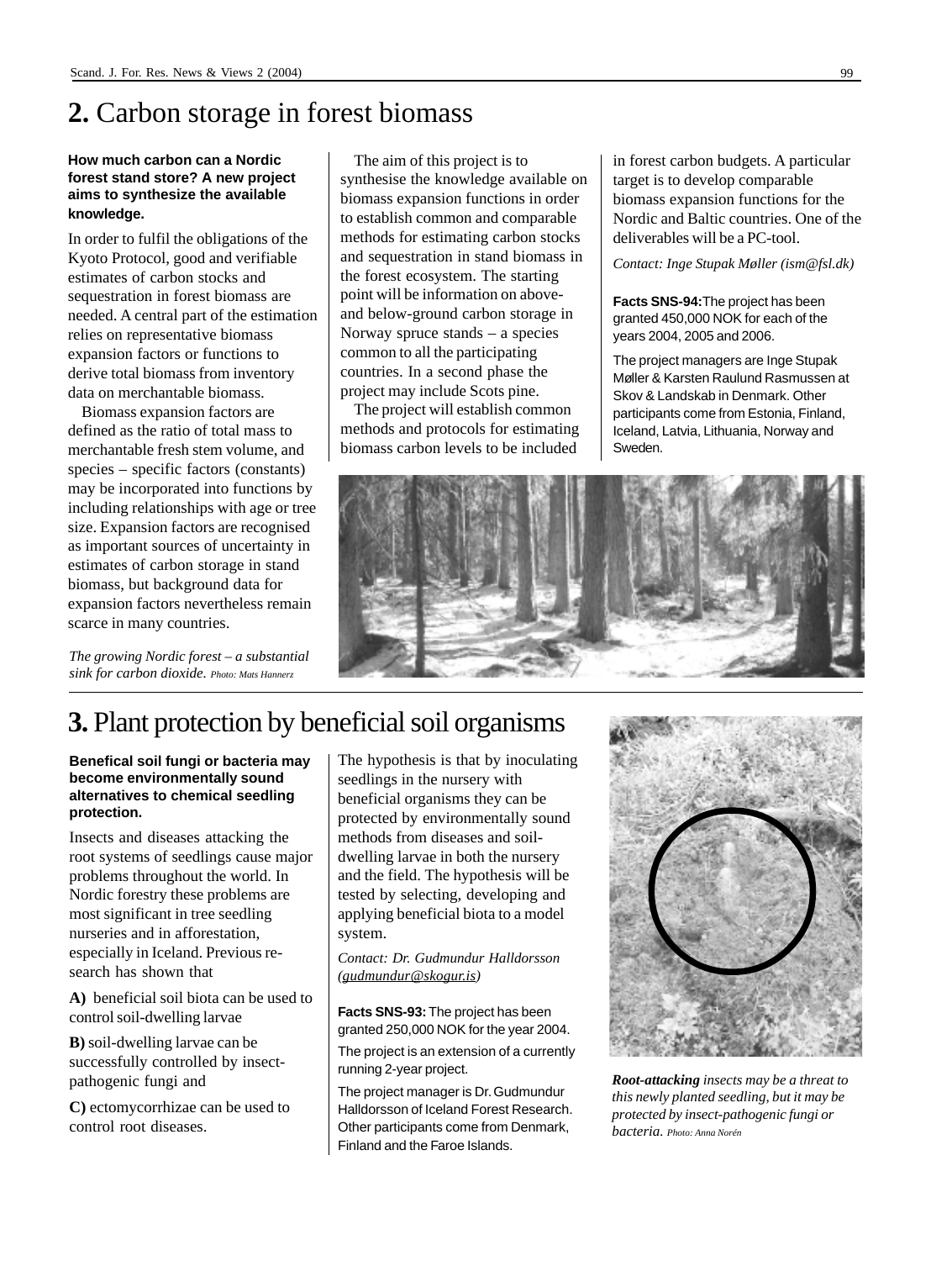## **4.** Identification of ectomycorrhizal fungi in Nordic forests

#### **There are more than 1,100 known species of fungi living in symbiosis with the tree roots in the Nordic forests. Their diversity and composition is now to be studied.**

The Nordic countries possess huge land areas covered by natural and managed forests. The forest trees depend on the below-ground community of ectomycorrhizal (EM) fungi living in obligate symbiosis with roots of the forest trees. About 95 % of the fine-roots of the forest trees are colonized by EM fungi which mediate nutrient acquisition and protect the trees against environmental pollution and root pathogens.

Approximately 60 genera, including at least 1,100 species, of known EM fungi occur in the Nordic countries, but this number increased steadily after we started to identify fungi from EM roots by molecular tools.

As climatic changes and human activities drastically influence our natural ecosystems, it is of immense importance to study the biodiversity and species composition of EM fungi to better understand the functioning of the forest ecosystems.

The SNS-project "Identification of ectomycorrhizal fungi in Nordic forests" is an integral part of the NorFa initiative "Identification and ecology of ectomycorrhizal fungi". You can find more about the project at: **(http://www.systbot.gu.se/research/unite/).**

In a parallel project, NorFa is constructing a database designated UNITE (User-friendly Nordic ITS Ectomycorrhiza Database). UNITE **(http://hermes.zbi.ee/)** will contain wellannotated ITS sequences of Nordic EM fungi. Unknown sequences can be identified by comparing them with sequences in the UNITE database through interactive sequence homology searches and/or phylogenetic analyses. When complete, the UNITE-base will facilitate easy and confident identification of EM fungi extracted directly from roots, mycelia and soil samples.

The goal for this SNS-supported project is to develop the UNITE database as comprehensively as possible, thus providing a powerful tool for identifying and mapping the



*Mycorrhizal fungi colonize almost all tree roots in the forests. At least 1,100 species are known in the Nordic countries. More may be found in the new SNS project. Photo: Skogforsk*

biodiversity and genetic resources of beneficial root symbiotic EM fungi in the northern forests.

*Contact: Dr. Trude Vrålstad, (trudevr@ulrik.uio.no)*

**Facts SNS-92:** The project has been granted 400,000 NOK for each of the years 2004, 2005 and 2006.

The project manager is Dr. Trude Vrålstad from the University of Oslo, Norway. Other participants come from Gothenburg University (Sweden), SLU (Sweden), Iceland Forest Research and the Universities of Helsinki (Finland), Tartu (Estonia), and Copenhagen (Denmark).

## **5.** Wood hemicelluloses for surface modification of fibres, paper and boards

#### **Hemicelluloses in the wood are under-utilized today, but may, in the future, replace oil-based products.**

The goal of this pre-project is to evaluate possibilities for converting hemicelluloses separated from forest sources or waste streams from pulp and fibre production into novel surface materials for soft tissues and food packaging.

Hemicelluloses are the second most abundant polysaccharides after cellulose, comprising about one third of wood material. However, compared

with cellulose and starch, utilization of hemicelluloses has largely been neglected. The target is to increase their use, for example to replace some currently used oil-based materials.

The project will include preliminary experiments with different types of hemicellulose in order to evaluate their potential, and to establish a larger collaborative project in the next phase of the program.

*Contact: Professor Maija Tenkanen (maija.tenkanen@helsinki.fi)*



*Hemicelluloses are a substantial part of the wood fibres. Modified hemicellulose can be used to improve the properties of soft tissues or packaging paper.*

**Facts SNS-91:** The project has been granted 200,000 NOK for the year 2004.

The project manager is Professor Maija Tenkanen at the University of Helsinki (Finland). Other participants come from Chalmers University of Technology (Sweden) and Forest Products Industry (Denmark).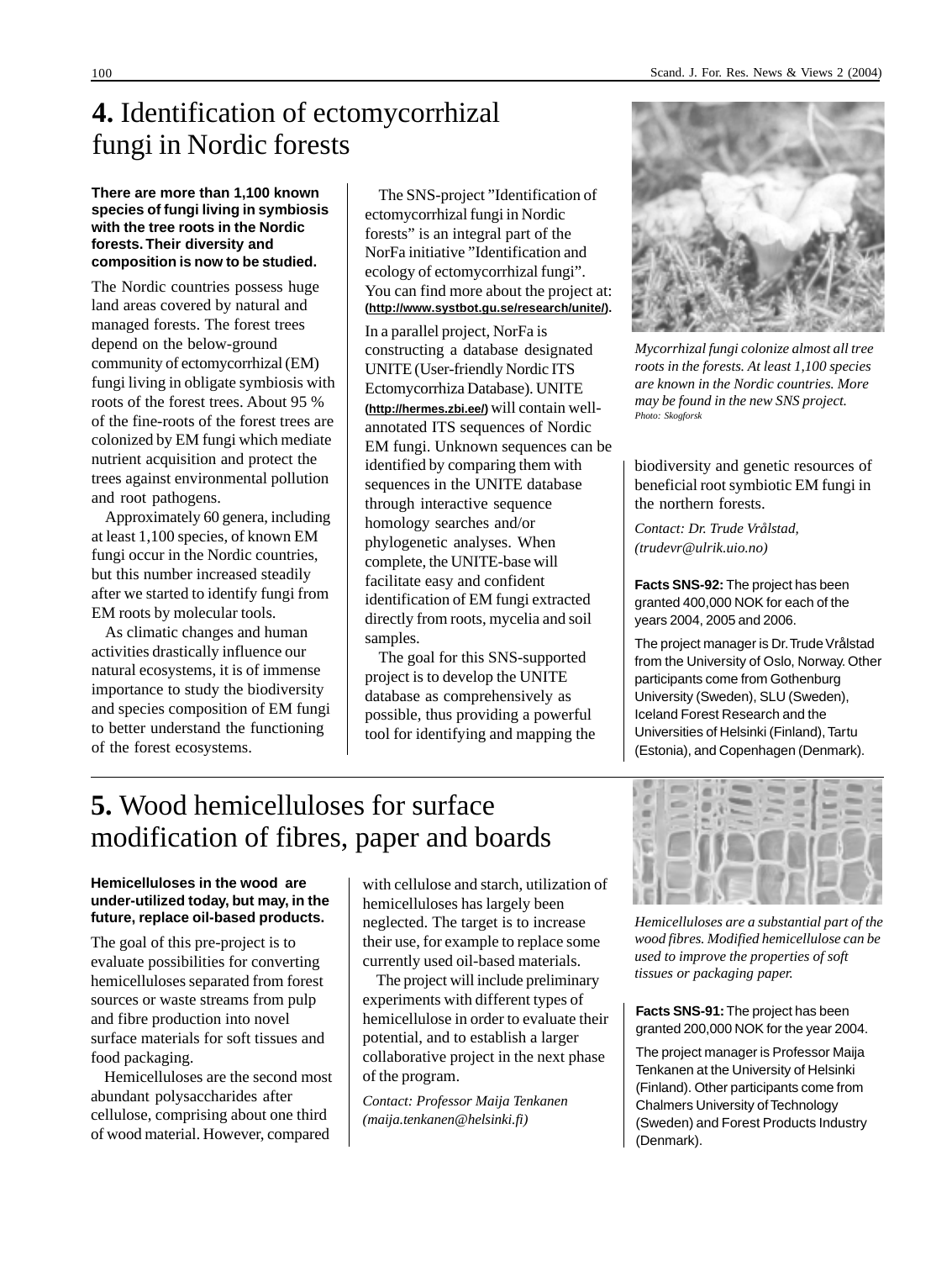## **6.** Risk management in forestry

#### **Forest owners' risk aversion may be an important factor when determining the optimal rotation time. This hypothesis is to be studied in a new project.**

Future timber markets will probably be more risky, therefore it is important to gain knowledge about how risk may affect harvesting and management behaviour. However, the effects of variations in forest owners' risk aversion have not been formerly analysed in the optimal rotation literature. Results from such analyses

*Storm felling is only one of many potential risks affecting the decisions of the forest owner. Photo: Mats Hannerz*

will benefit both advisers and the industry by increasing our understanding of how forest owners behave in uncertain markets. The objectives of the preparatory study are to:

• Assess how optimal rotation is affected by price uncertainty, the forest owner's risk aversion and natural disasters, and to evaluate a stochastic dynamic programming approach named multi-level hierarchic Markov programming (MLHMP) to solve this problem.

● Formulate a proposal for a larger research project concerning risk management in forestry for the period 2005–2007.

• Establish a network between the participating researchers, and link research on animal science, agricultural economics and forest economics to risk management in forestry.

*Contact: Dr Ståle Størdal (stale.stordal@ostforsk.no)*

**Facts SNS-90:** The project, which is a preparatory study, has been granted 200,000 NOK for the year 2004.

The project manager is Dr. Ståle Størdal at Eastern Norway Research Institute (Norway). Other participating organisations are KVL (Denmark) and the University of Helsinki (Finland).



## **7.** Family forestry – future challenges and needs

#### **Future strategies and business opportunities for family forestry will be analyzed in a new project.**

The current status of family-run forestry concerns is very similar in all the Nordic countries. A joint effort related to issues affecting them would facilitate identification of their major problems, and attempts to solve them.

This pilot project aims to identify the future roles and challenges for family forestry in both the Nordic and Baltic countries. The background material required to identify the major problems and possible ways to address them will be acquired by collecting currently available knowledge from previous research projects, arranging a workshop and conducting a survey aimed at family forest owners.

The project will deal with subjects like forest owner strategies and business opportunities, self-employment, decision support, information

**Facts SNS-89:** The project has been granted 100,000 NOK for the year 2004.

The project manager is Jan Bjerketvedt at Skogforsk (Norway). Other participating organisations are TTS-Institute (Finland), Skov & Landskab (Denmark) and SLU (Sweden).

channels, and presentation.

The pilot project will provide foundations for new research proposals.

*Contact: Jan Bjerketvedt (jan.bjerketvedt@skogforsk.no)*

*Family forestry. Photo: Mats Hannerz*